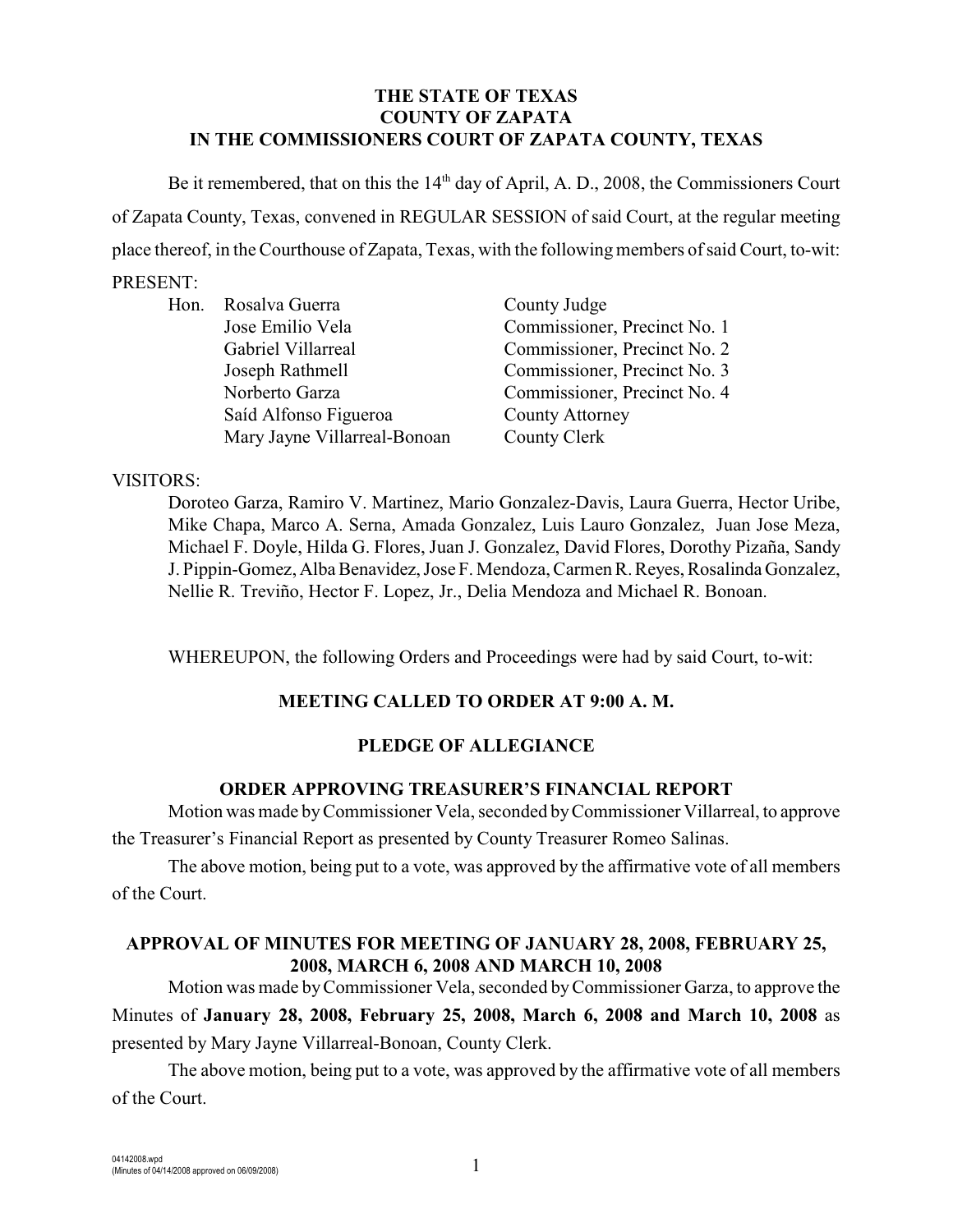#### **ORDER APPROVING REQUEST FOR PERMISSION TO USE ZAPATA COUNTY PAVILION/FAIR GROUNDS ON JUNE 1, 2008 FOR BIKE-A-THON RELAY**

Motion was made by Commissioner Vela, seconded byCommissioner Villarreal, to approve request for permission to use the Zapata County Pavilion/Fairgrounds on June 1, 2008 from 7:00 a.m. - 9:00 a.m. for the Bike-A-Thon Relay as requested by Michael Doyle.

The above motion, being put to a vote, was approved by the affirmative vote of all members of the Court.

#### **ORDER APPROVING RESOLUTIONS AND POLICY STATEMENTS**

Motion was made by Commissioner Vela, seconded by Commissioner Garza, to approve the following resolutions and policy statement: Fair Housing Statement, Proclamation of April 25 Fair Housing Month, Excessive Force Resolution, Policy of Non Discrimination, Resolution designating a Standards Officer for 504, Equal Opportunity and Fair Housing, and Resolution adopting a Local Opportunity Plan as requested by Mario Gonzalez-Davis, Project Coordinator.

The above motion, being put to a vote, was approved by the affirmative vote of all members of the Court.

### **ORDER TO TABLE REQUEST BY MARIO GONZALEZ-DAVIS TO ACCEPT NEGOTIATED AMOUNT WITH SECOND LOWEST BIDDER FOR ROMEO T. FLORES PROJECT**

Motion was made by Commissioner Villarreal, seconded by Commissioner Rathmell, to TABLE the request by Mario Gonzalez-Davis to accept the negotiated amount with the second lowest bidder for the Romeo T. Flores Project for \$1,897,500.00 the amount is \$439,964.00 more than Kiva's low bid and/or to rebid the project in Phases without Texas Park and Wildlife Grant.

The above motion, being put to a vote, was approved by the affirmative vote of all members of the Court.

#### **PUBLIC PARTICIPATION**

Abe Gonzalez of KIVA Construction advised Commissioners' Court that they had bonding issues and they would like to recuperate the bond money and are open to rebid.

#### **ORDER TO TABLE REQUEST BY CARLOS COLINA-VARGAS TO APPROVE BID PROPOSAL BY RIGNEY CONSTRUCTION & DEVELOPMENT**

Motion was made byCommissioner Vela,seconded by Commissioner Villarreal, to TABLE the request by Carlos Colina-Vargas, to approve bid proposal by Rigney Construction & Development for the construction of the Romeo T. Flores Park Project.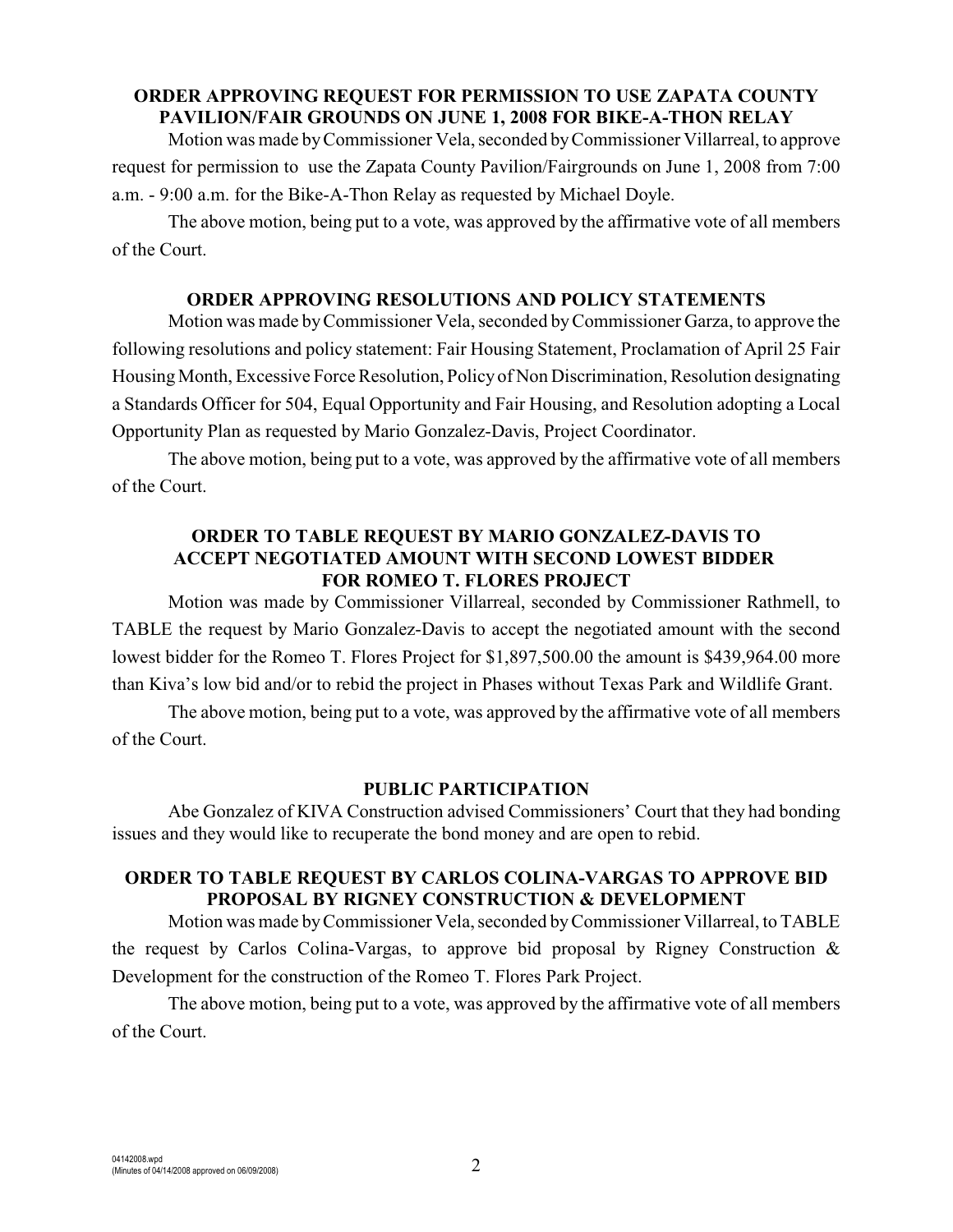#### **ORDER APPROVING TO INSTALL SPEED HUMP ON BRAVO STREET BETWEEN 16<sup>TH</sup> AND 20<sup>TH</sup> STREET IN MEDINA ADDITION**

Motion was made by Commissioner Garza, seconded by Commissioner Vela, to approve the request to install a speed hump on Bravo Street between  $16<sup>th</sup>$  and  $20<sup>th</sup>$  Street in Medina Addition in the town of Zapata, Texas requested by Commissioner Gabriel Villarreal, Pct. 2.

The above motion, being put to a vote, was approved by the affirmative vote of all members of the Court.

## **ORDER APPROVING TO HIRE APPRAISER TO APPRAISE EIGHT LOTS IN SAN YGNACIO TO BE USED TO DEVELOP A PARK**

Motion was made byCommissioner Vela, seconded by Commissioner Villarreal, to approve the request to hire an appraiser to appraise eight lots in San Ygnacio to be used to develop a park, to be paid from line -item 10-409-730 Consultants as requested by Commissioner Gabriel Villarreal, Pct. 2.

The above motion, being put to a vote, was approved by the affirmative vote of all members of the Court.

### **ORDER APPROVING TO REPLACE HECTOR VILLARREAL, SLOT #3 OF ROAD AND BRIDGE DEPARTMENT WITH MARIO GARZA**

Motion was made byCommissioner Vela, seconded byCommissioner Villarreal, to approve the request to replace Hector Villarreal, Slot #3 Road & Bridge Dept. with Mario Garza in the same slot at \$8.00/hr as requested by Commissioner Gabriel Villarreal, Pct. 2.

The above motion, being put to a vote, was approved by the affirmative vote of all members of the Court.

### **ORDER TO TABLE REQUEST BY LUCIA RAMIREZ AND HILDA G. FLORES TO APPROVE APPRAISAL FOR LUCIA RAMIREZ PROPERTY**

Motion was made by Commissioner Garza, seconded by Commissioner Villarreal, to TABLE the request by Lucia Ramirez and Hilda G. Flores to approve appraisal (pending from Mr. Vicente Segura) for Lucia Ramirez property.

The above motion, being put to a vote, was approved by the affirmative vote of all members of the Court.

#### **NO ACTION WAS TAKEN ON REQUEST BY COMMISSIONER NORBERTO GARZA, PCT. 4 TO INSTALL UNDERGROUND CULVERTS BETWEEN 7TH AND 10TH ON ZAPATA STREET IN PCT. 4**

No action was taken on request by Commissioner Norberto Garza, Pct. 4, to approve and install underground culverts between  $7<sup>th</sup>$  &  $10<sup>th</sup>$  on Zapata Street in Pct. 4as requested by Commissioner Norberto Garza, Pct. 4.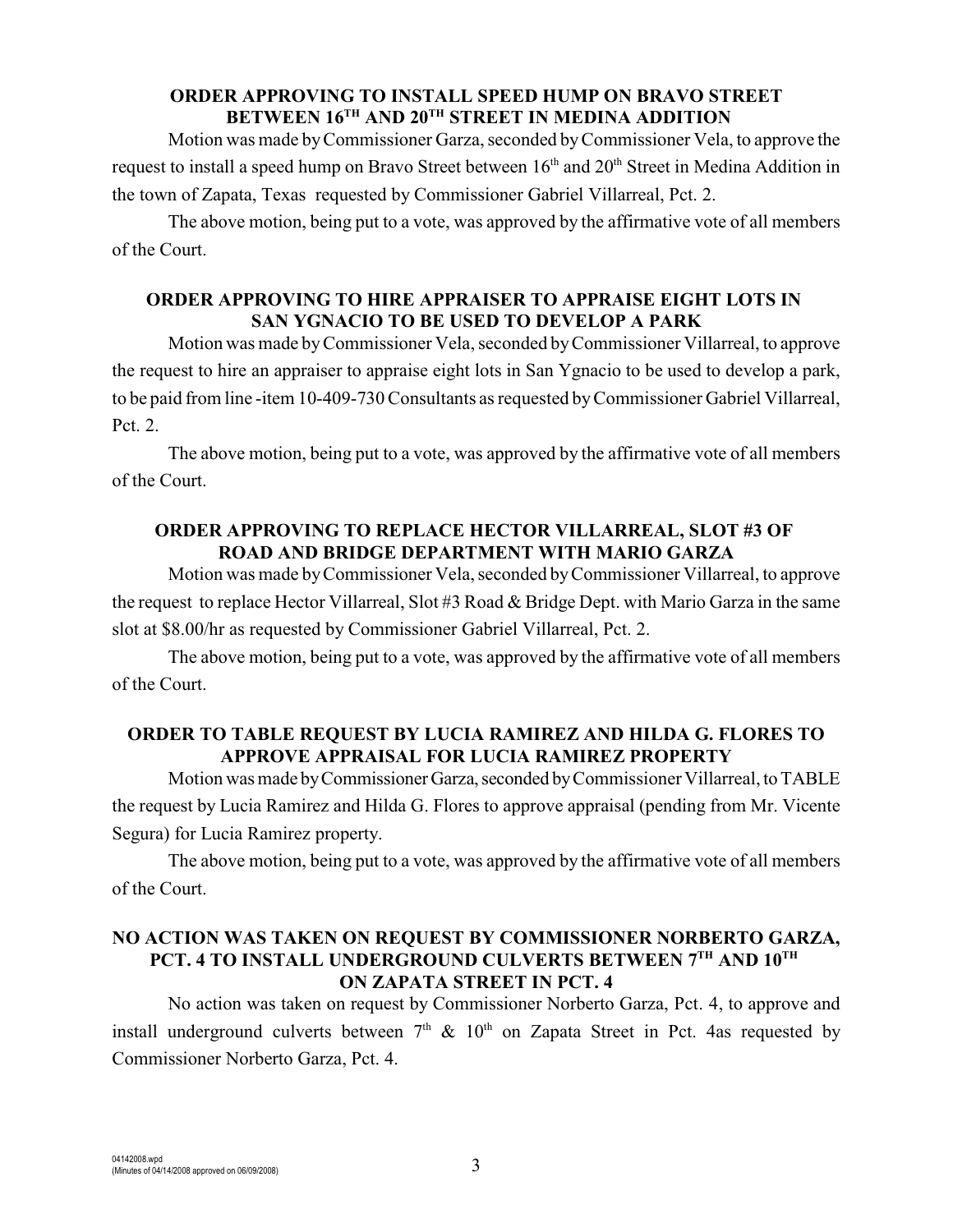#### **ORDER APPROVING A SECURITY LIGHT ON 1613 MIER**

Motion was made by Commissioner Rathmell, seconded by Commissioner Villarreal, to approve, the request to place a security light on 1613 Mier. (a pole exists on the corner of Mier) as requested by Commissioner Norberto Garza, Pct. 4.

The above motion, being put to a vote, was approved by the affirmative vote of all members of the Court.

## **ORDER APPROVING SECURITY LIGHT ON 1607 RAMIREÑO AND ONE STREET LIGHT ON 7<sup>TH</sup> & BRAVO STREET**

Motion was made by Commissioner Villarreal, seconded by Commissioner Garza, to approve the request to place a security light on 1607 Ramireño, and one street light on  $7<sup>th</sup>$  & Bravo Street (poles exist on the corners) as requested by Commissioner Norberto Garza, Pct. 4.

The above motion, being put to a vote, was approved by the affirmative vote of all members of the Court.

## **ORDER APPROVING THREE SPEED HUMPS AT MEDINA ADDITION BETWEEN 7TH AND 20TH STREETS**

Motion was made by Commissioner Garza, seconded by Commissioner Vela, to approve three (3) speed humps at Medina Addition between  $7<sup>th</sup>$  &  $20<sup>th</sup>$  street as requested by Commissioner Norberto Garza, Pct. 4.

The above motion, being put to a vote, was approved by the affirmative vote of all members of the Court.

### **ORDER APPROVING TO REPLACE ONE EMPLOYEE AT MAINTENANCE DEPARTMENT**

Motion was made by Commissioner Rathmell, seconded by Commissioner Vela, to approve the request to replace one employee at the Maintenance Department at a salary of \$7.25/hr as requested by Commissioner Norberto Garza, Pct. 4.

The above motion, being put to a vote, was approved by the affirmative vote of all members of the Court.

## **ORDER APPROVING PURCHASE OF VERTICAL BALER FOR RECYCLING DEPARTMENT**

Motion was made by Commissioner Vela, seconded byCommissioner Rathmell, to approve purchase of a vertical baler for the Recycling Department in the amount of \$10,315.00 (10-695-451 Capital Outlay Property Improvement Fund) from J. V. Manufacturing, Inc. as requested by Hector Lopez, Jr. Recycling Manager.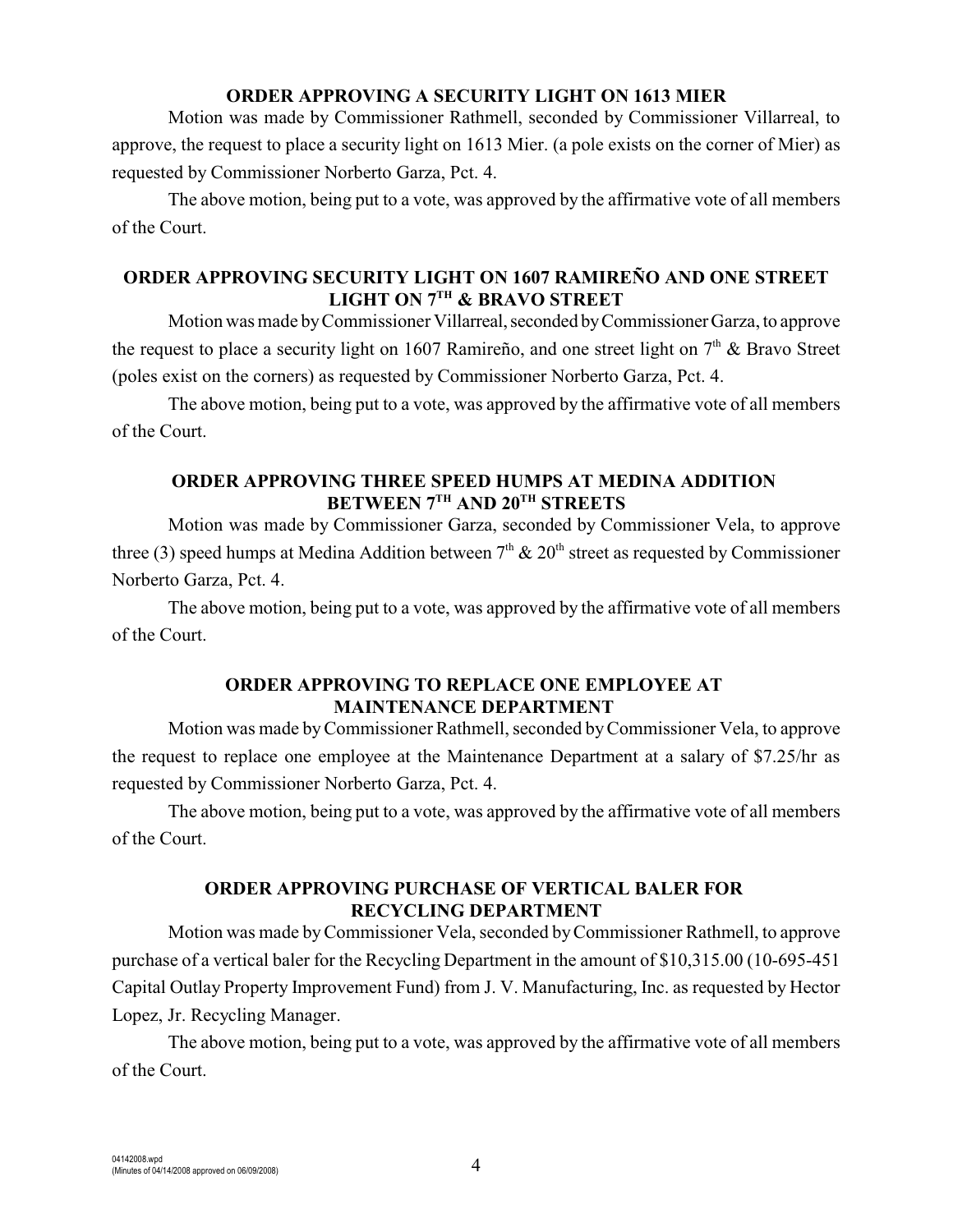#### **ORDER APPROVING RESOLUTION OF GRANT APPLICATION WITH SOUTH TEXAS DEVELOPMENT COUNCIL FOR REGIONAL SOLID WASTE GRANT PROGRAM**

Motion was made by Commissioner Vela, seconded by Commissioner Garza, to approve Resolution of grant application with South Texas Development Council for a Regional Solid Waste Grant Program as requested by Hector Lopez, Jr. Recycling Manager.

The above motion, being put to a vote, was approved by the affirmative vote of all members of the Court.

## **NO ACTION WAS TAKEN ON REQUEST BY ARTURO SERNA TO APPROVE USE OF ZAPATA COUNTY FAIRGROUNDS FOR MOTORCYCLE RALLY**

No action was taken on the request by Arturo Serna, to approve and use the Zapata County Fairgrounds for Motorcycle Rally (nonprofit) on August 15 & 16, 2008.

## **ORDER AWARDING GENERAL CONTRACTOR BIDS FOR HOME REHABILITATION SERVICES FOR HOUSING PRESERVATION GRANT**

Motion was made by Commissioner Vela, seconded by Commissioner Garza, to approve and award General Contractor Bids for Home Rehabilitation Services for the Housing Preservation Grant to Garza Electric and Construction, the lowest bidder, presented by Pedro Chapa & Javier Gonzalez, Consultants as requested by Dioni Hernandez.

The above motion, being put to a vote, was approved by the affirmative vote of all members of the Court.

## **ORDER APPROVING PURCHASE OF 15-PASSENGER VAN FOR I & A PROGRAM**

Motion was made by Commissioner Rathmell, seconded by Commissioner Garza, to approve the request to purchase a 15-passenger van for the I & A Program at a cost of \$23,866. to be paid from a TXDOT grant of \$22,267 plus \$1,599 from General Fund Acct. 10-590-488 (Pending grants and matching funds) as requested by Carmen Reyes, Nutrition Center Director.

The above motion, being put to a vote, was approved by the affirmative vote of all members of the Court.

### **ORDER TO TABLE REQUEST BY JUAN M. CANTU, EXECUTIVE DIRECTOR FOR COMMUNITY ACTION COUNCIL OF SOUTH TEXAS, TO APPROVE ISSUANCE OF LETTER OF CREDIT ON COMMUNITY ACTION COUNCIL OF SOUTH TEXAS**

Motion was made by Commissioner Vela, seconded by Commissioner Garza, to TABLE request by Juan M. Cantu, Executive Director for Community Action Council of South Texas, to approve the issuance of a Letter of Credit (LOC) on Community Action Council of South Texas on behalf of its bank depository in the amount of \$ 30,000.00 that will serve as security for a loan that will be used to fund short term operating needs of the Community Action Council of South Texas.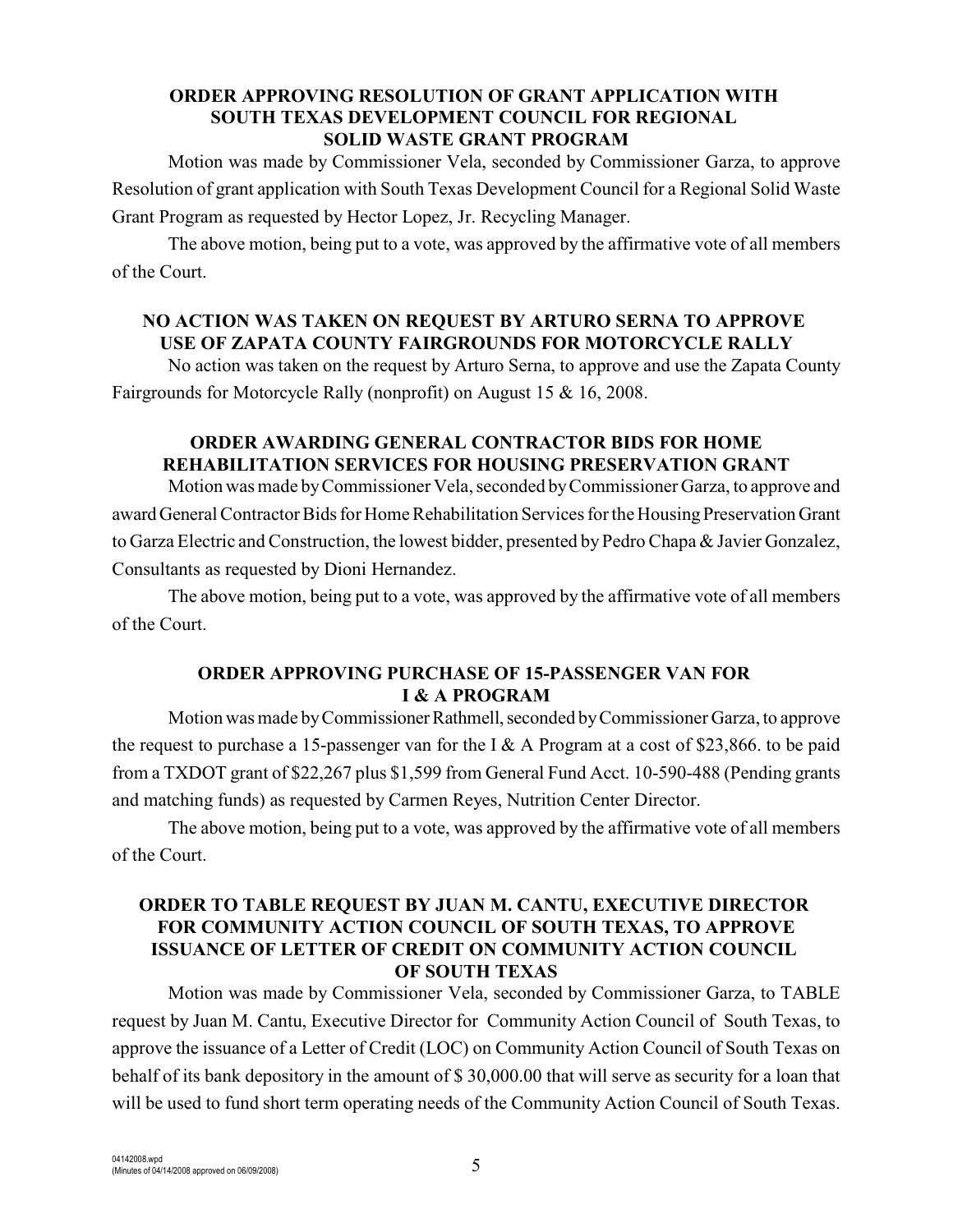The above motion, being put to a vote, was approved by the affirmative vote of all members of the Court.

## **ORDER APPROVING CONTRACT BETWEEN ZAPATA COUNTY AND PATRICIO HERNANDEZ, DBA GRANDE GARBAGE COMPANY**

Motion was made by Commissioner Garza, seconded by Commissioner Rathmell, to approve the contract between Zapata County and Patricio Hernandez, DBA Grande Garbage Company as requested by Hector Uribe.

The above motion, being put to a vote, was approved by the affirmative vote of all members of the Court.

## **ORDER APPROVING JUVENILE TREATMENT PROJECT FOR ZAPATA COUNTY JUVENILE DEPARTMENT 2008-2009**

Motion was made by Commissioner Garza, seconded by Commissioner Vela, to approve the Juvenile Treatment Project for the Zapata County Juvenile Department, 2008-2009 as requested by Sandy P. Gomez, Chief Juvenile Probation Officer.

The above motion, being put to a vote, was approved by the affirmative vote of all members of the Court.

## **ORDER APPROVING JUVENILE JUSTICE ALTERNATIVE PROJECT FOR ZAPATA COUNTY JUVENILE DEPARTMENT 2008-2009**

Motion was made by Commissioner Garza, seconded by Commissioner Vela, to approve the Juvenile Justice Alternative Project for the Zapata County Juvenile Department 2008-2009 as requested by Sandy P. Gomez, Chief Juvenile Probation Officer.

The above motion, being put to a vote, was approved by the affirmative vote of all members of the Court.

### **ORDER APPROVING COMMUNITY ACTION PLAN FOR ZAPATA COUNTY FOR FY 2008-2009**

Motion was made by Commissioner Garza, seconded by Commissioner Vela, to approve the Community Action Plan for Zapata County for FY 2008-2009 as requested by Sandy P. Gomez, Chief Juvenile Probation Officer.

The above motion, being put to a vote, was approved by the affirmative vote of all members of the Court.

### **ORDER APPROVING REQUEST FOR A SECONDHAND VEHICLE FOR TRAVEL NEEDS BETWEEN ZAPATA ND SAN YGNACIO LIBRARIES**

Motion was made by Commissioner Garza, seconded by Commissioner Vela, to approve request for a second hand vehicle for travel needs between the Zapata and San Ygnacio Libraries as requested by Aida Garcia, Librarian. The Zapata County Attorney's will donate a seized vehicle for the use of the libraries.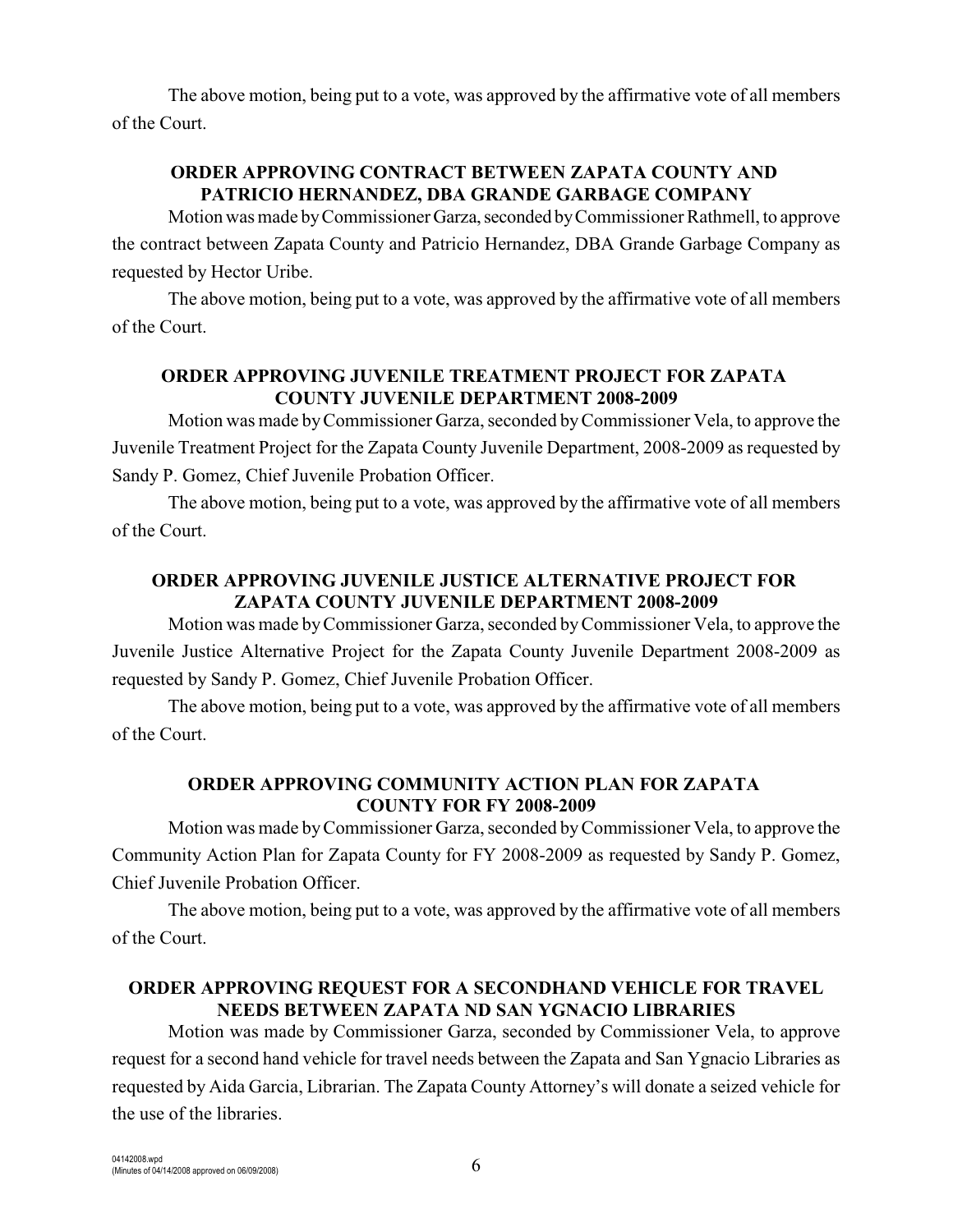The above motion, being put to a vote, was approved by the affirmative vote of all members of the Court.

## **ORDER APPROVING SALARY INCREASES FOR SUCCESSFUL ACHIEVEMENT OF TCEQ WATER PLANT OPERATOR LICENSING REQUIREMENT**

Motion was made by Commissioner Villarreal, seconded by Judge Guerra, to approve salary increases for successful achievement of TCEQ water plant operator licensing requirements for the following water plant personnel:

Fernando Cuellar, Jr. Slot #9 from \$12.09/hr. to \$14.09/hr. (Completed Class B requirements)

Ruben G. Pena Slot #28 from \$10.59/hr. to \$12.09/hr. (Completed Class C requirements)

Jason Jesse Duran, Slot #29, from \$9.11/hr. to\$10.61/hr. (Completed Class D Basic) as requested by Carlos Trevino, Jr., Water/Sewer Director.

The above motion, being put to a vote, was approved by the affirmative vote of all members of the Court.

## **ORDER APPROVING RESIGNATION OF RODOLFO GUERRA, JR.**

Motion was made by Commissioner Vela, seconded byCommissioner Villarreal, to approve resignation of Rodolfo Guerra, Jr. Slot #3 as of March 4, 2008 as requested by Carlos Trevino, Jr., Water/Sewer Director and Eloy Chapa, Jr., Waste Water Supervisor.

The above motion, being put to a vote, was approved by the affirmative vote of all members of the Court.

#### **ORDER APPROVING TO HIRE HERMAN LERMA AS TREATMENT OPERATOR TRAINEE TO REPLACE RODOLFO GUERRA, JR. AT WASTEWATER TREATMENT PLANT**

Motion was made by Commissioner Vela, seconded byCommissioner Villarreal, to approve the hiring of Hernan Lerma as a treatment operator trainee to replace Rodolfo Guerra, Jr. at the Wastewater Treatment Plant at a starting salary of \$9.00/hr. (Note: Vacant position is for Slot #3) as requested by Carlos Trevino, Jr., Water/Sewer Director and Eloy Chapa, Jr., Wastewater Supervisor.

The above motion, being put to a vote, was approved by the affirmative vote of all members of the Court.

#### **ORDER APPROVING IMPLEMENTATION OF DEPARTMENT OPERATIONAL PLAN REQUIRED TO IMPROVE JOB PERFORMANCE WITHING ZAPATA MAINTENANCE DEPARTMENT**

Motion was made byCommissioner Vela, seconded by Commissioner Villarreal, to approve implementation of a department operational plan required to improve job performance within the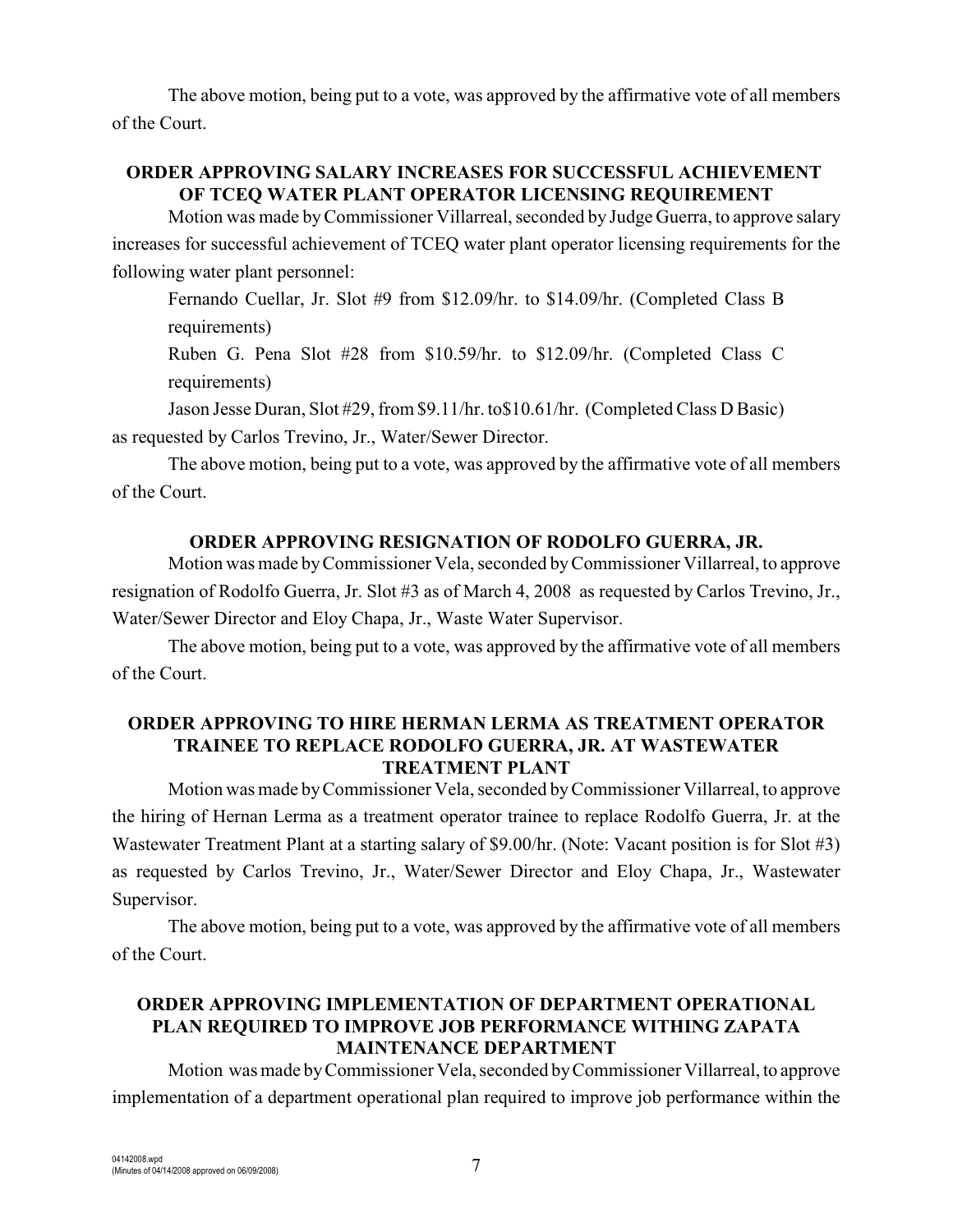Zapata Maintenance Department including relocating, transferring, and eliminating personnel as requested by Commissioner Jose Emilio Vela, Pct. 1.

The above motion, being put to a vote, was approved by the affirmative vote of all members of the Court.

#### **ORDER APPROVING CONTRACT WITH CLOSNER CONSTRUCTION COMPANY WITH CONDITIONS AGREED BY COURT ON PREVIOUS COMMISSIONERS' COURT MEETING**

Motion was made byCommissioner Villarreal, seconded by Commissioner Vela, to approve the contract with ClosnerConstruction Companywith conditions agreed by the court on the previous Commissioners' Court meeting as requested by Commissioner Jose Emilio Vela, Pct.1.

The above motion, being put to a vote, was approved by the affirmative vote of all members of the Court.

## **NO ACTION WAS TAKEN ON THE REQUEST BY COMMISSIONER JOSE EMILIO VELA, PCT. 1, TO APPROVE REQUEST TO RELOCATE A GAS PIPELINE CONNECTED WITH HIGH PRESSURE VALVES IN PROXIMITY OF ALEJANDREÑAS COUNTY ROAD**

No action was taken on the request by Commissioner Jose Emilio Vela, Pct. 1, to approve request to relocate a gas pipeline connected with high pressure valves in the proximity of the Alejandreñas County Road. Pipeline ownership is identified as Duke Energy Field Services, phone 888-204-1781 or 956-724-7191.

#### **ORDER APPROVING REQUEST FOR ADDITIONAL STREET LIGHTS FOR EACH COUNTY PRECINCT**

Motion was made by Commissioner Garza, seconded by Commissioner Villarreal, to approve request for additional street lights for each county precinct (total of 13 street lights) allowing to secure dark areas plagued with robberies and other criminal activity as requested by Commissioner Jose Emilio Vela, Pct. 1.

The above motion, being put to a vote, was approved by the affirmative vote of all members of the Court.

## **ORDER APPROVING REQUEST FOR INSTALLATION OF SPEED HUMPS IN NICHOLSON SUBDIVISION**

Motion was made by Commissioner Garza, seconded by Commissioner Villarreal, to approve request for the installation of speed humps in the Nicholson Subdivision (Guerrero Chiquito), along Flores and Gonzalez Streets as requested by Commissioner Jose Emilio Vela, Pct. 1.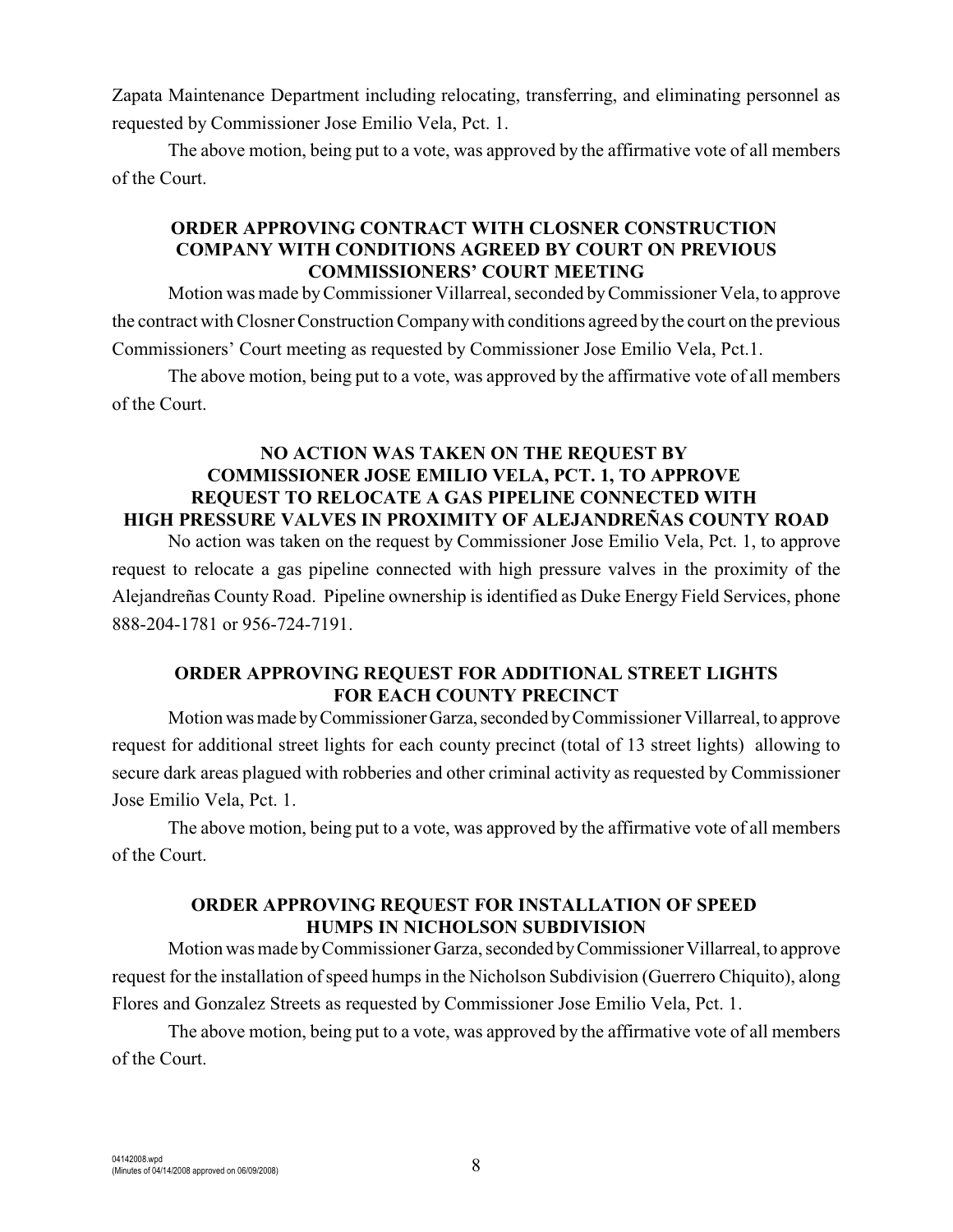#### **ORDER APPROVING MEMORANDUM PROHIBITING CUTTING OF PAVED STREETS IN SIESTA SHORES SUBDIVISION BY SIESTA SHORES W.C.I.D.**

Motion was made by Commissioner Vela, seconded by Commissioner Garza, approving a memorandum prohibiting the cutting of paved streets in the Siesta Shores subdivision by the Siesta Shores W.C.I.D. without written consent of Zapata County as requested by Commissioner Joe Rathmell, Pct. 3.

The above motion, being put to a vote, was approved by the affirmative vote of all members of the Court.

#### **ORDER TO TABLE REQUEST BY COUNTY JUDGE ROSALVA GUERRA TO APPROVE REVISED POLICY MANUAL FOR FY 2008**

Motion was made by Commissioner Rathmell, seconded by Commissioner Vela, to TABLE the request by County Judge Rosalva Guerra to approve revised Policy Manual for FY 2008.

The above motion, being put to a vote, was approved by the affirmative vote of all members of the Court.

## **ORDER APPROVING TO SOLICIT BIDS FOR MADISON STREET SEWER IMPROVEMENTS IN BUENA VISTA SUBDIVISION**

Motion was made by Commissioner Vela, seconded by Commissioner Garza, to approve the request to solicit bids for the Madison Street Sewer Improvements in Buena Vista Subdivision as designed by Premier Engineering as requested by Commissioner Joe Rathmell, Pct. 3.

The above motion, being put to a vote, was approved by the affirmative vote of all members of the Court.

## **ORDER APPROVING PURCHASE OF PICK-UP TRUCK FOR PRECINCT THREE MAINTENANCE DEPARTMENT**

Motion was made by Commissioner Garza, seconded by Commissioner Villarreal, to approve the purchase of a pick-up truck for Pct. #3 Maintenance Department as requested by Commissioner Joe Rathmell, Pct. 3.

The above motion, being put to a vote, was approved by the affirmative vote of all members of the Court.

## **ORDER APPROVING NATURAL GAS PIPELINE CROSSING ON MEZA-SALINAS ROAD**

Motion was made by Commissioner Rathmell, seconded by Commissioner Garza, to approve a natural gas pipeline crossing on Meza-Salinas Road by Paloma Resources, LTD as requested by Commissioner Joe Rathmell, Pct. 3.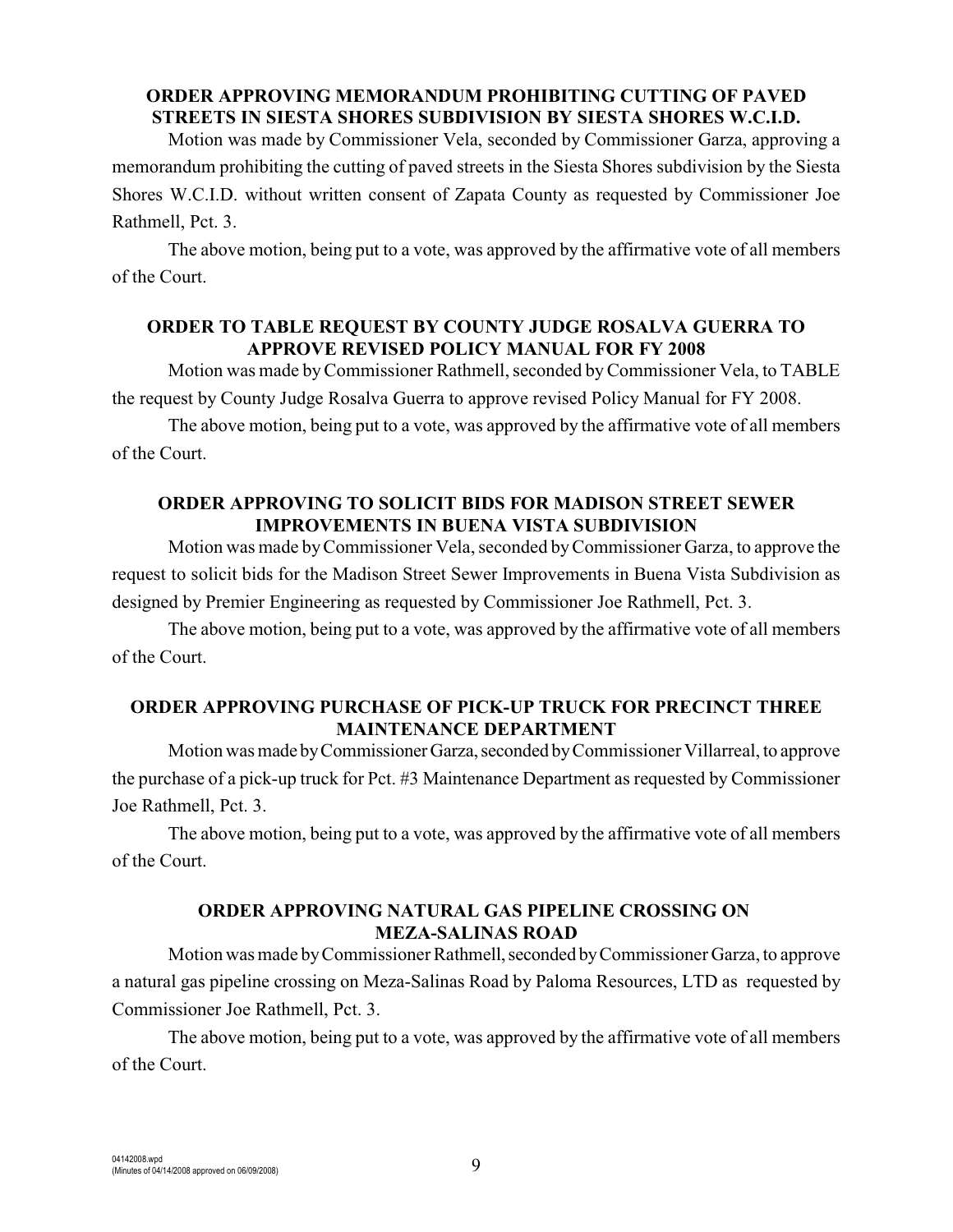### **ORDER APPOINTING KARAN WESTERMAN AS BOARD MEMBER TO RIO GRANDE WATER DEVELOPMENT BOARD**

Motion was made by Commissioner Vela, seconded byCommissioner Villarreal, to approve appointment of Karan Westerman as board member to the Rio Grande Water Development Board as requested by County Judge Rosalva Guerra.

The above motion, being put to a vote, was approved by the affirmative vote of all members of the Court.

## **ORDER APPROVING BUDGET FOR AD-HOC COMMITTEE FROM HOTEL-MOTEL TAX**

Motion was made by Commissioner Garza,, seconded by Commissioner Villarreal, to approve the budget for the AD-HOC committee from the Hotel-Motel Tax (\$30,000.00) as requested by County Judge Rosalva Guerra.

The above motion, being put to a vote, was approved by the affirmative vote of all members of the Court.

### **ORDER APPOINTING MORE MEMBERS TO AD-HOC COMMITTEE**

Motion was made by Commissioner Garza, seconded by Commissioner Villarreal, to appoint more members to the AD-HOC committee as requested by County Judge Rosalva Guerra.

The above motion, being put to a vote, was approved by the affirmative vote of all members of the Court.

#### **ORDER APPROVING INVOICES**

Motion was made by Commissioner Vela, seconded by Commissioner Villarreal, to approve the invoices as presented by Romeo Salinas, County Treasurer.

The above motion, being put to a vote, was approved by the affirmative vote of all members of the Court.

### **REPORTS / PUBLIC PARTICIPATION**

#### **ZAPATA COUNTY MEDICAL GROUP MONTHLY REPORT (MARCH 2008) AND DIALYSIS CLINIC REPORT AS REQUESTED BY MIKE CHAPA, INDIGENT HEALTH CARE DIRECTOR**

Mr. Mike Chapa presented a written report for March 1 - 31, 2008. Mr. Chapa reported that Dr. Mundi Garcia continues to provide services to local patients by coming to Zapata on a regular basis at the end of the month. Dr. Anthony Galan, Gastroenterologist , is the newest doctor who joined Zapata's specialty group.

Dr. Sands along with Mike Chapa reported that Fresenius assures that if private investors can provide a building for a lease of \$50,000 per year for a five year period, renewable, then Fresenius will proceed with plans to install a dialysis clinic.

The Guadalupe and Lilia Martinez Foundation is granting funds for medical equipment. The clinic will donate the equipment to the County.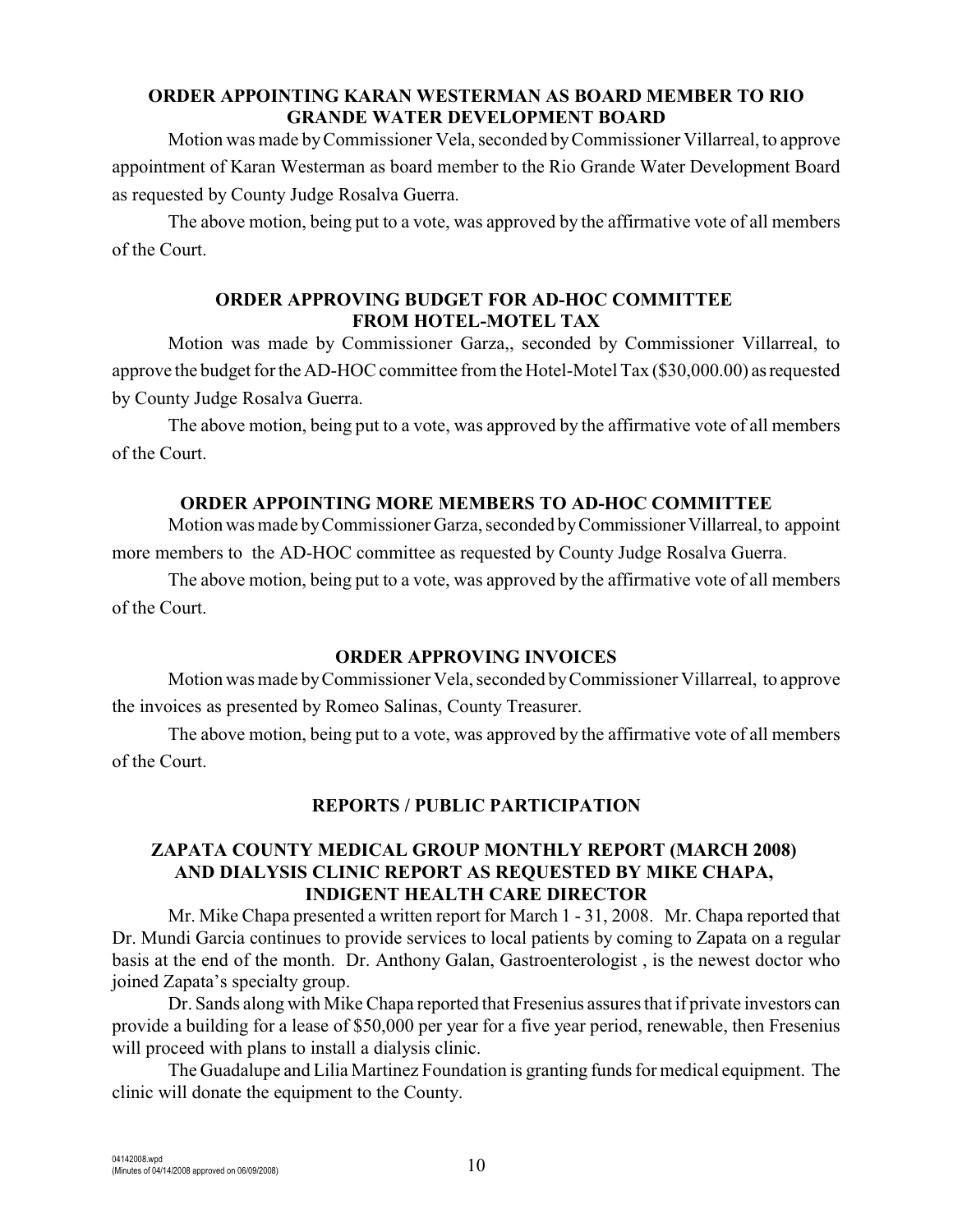#### **ORDER APPROVING LINE ITEM TRANSFERS**

Motion was made byCommissioner Vela, seconded byCommissioner Villarreal, to approve

line item transfers from:

10-660-397 \$8,000.00 to 10-660-393 \$8,000.00 10-695-667 \$15,000.00 to 10-660-393 \$15,000.00 as requested by Commissioner Gabriel Villarreal, Pct. 2.

#### **COMMUNICATIONS**

Mr. Figueroa advised the Court that fowl and roosters will be added to the Vicious Dog Ordinance.

Mr. Figueroa also stated that he is negotiating with the school district as far as the leasing of the property next to the baseball field.

Mr. Figueroa also informed the Court that the Chesapeake Lease Agreement for 2.7 acres and \$25,000 offer has changed. After the property was surveyed, it was determined that it is only a seventh of an acre that will be leased. The contract will be reworded with the correct information.

#### **ORDER FOR EXECUTIVE SESSION**

Motion was made by Commissioner Vela, seconded by Commissioner Villarreal, to enter into Executive Session at 12:30 p.m.

The above motion, being put to a vote, was approved by the affirmative vote of all members of the Court.

#### **ORDER FOR OPEN SESSION**

Motion was made by Commissioner Vela, seconded by Commissioner Villarreal, to return to Open Session at 1:24 p.m.

The above motion, being put to a vote, was approved by the affirmative vote of all members of the Court.

Judge Guerra announced that a workshop will be held by Bob McVey and Charlie Stone of ORCA Thursday at 2:00 p.m.

#### **THERE WAS NO ACTION TAKEN ON EXECUTIVE SESSION ITEMS**

#### **ADJOURN**

Motion to adjourn was made byCommissioner Garza, seconded by Commissioner Vela, and being put to a vote, was approved by the affirmative vote of all members of the Court.